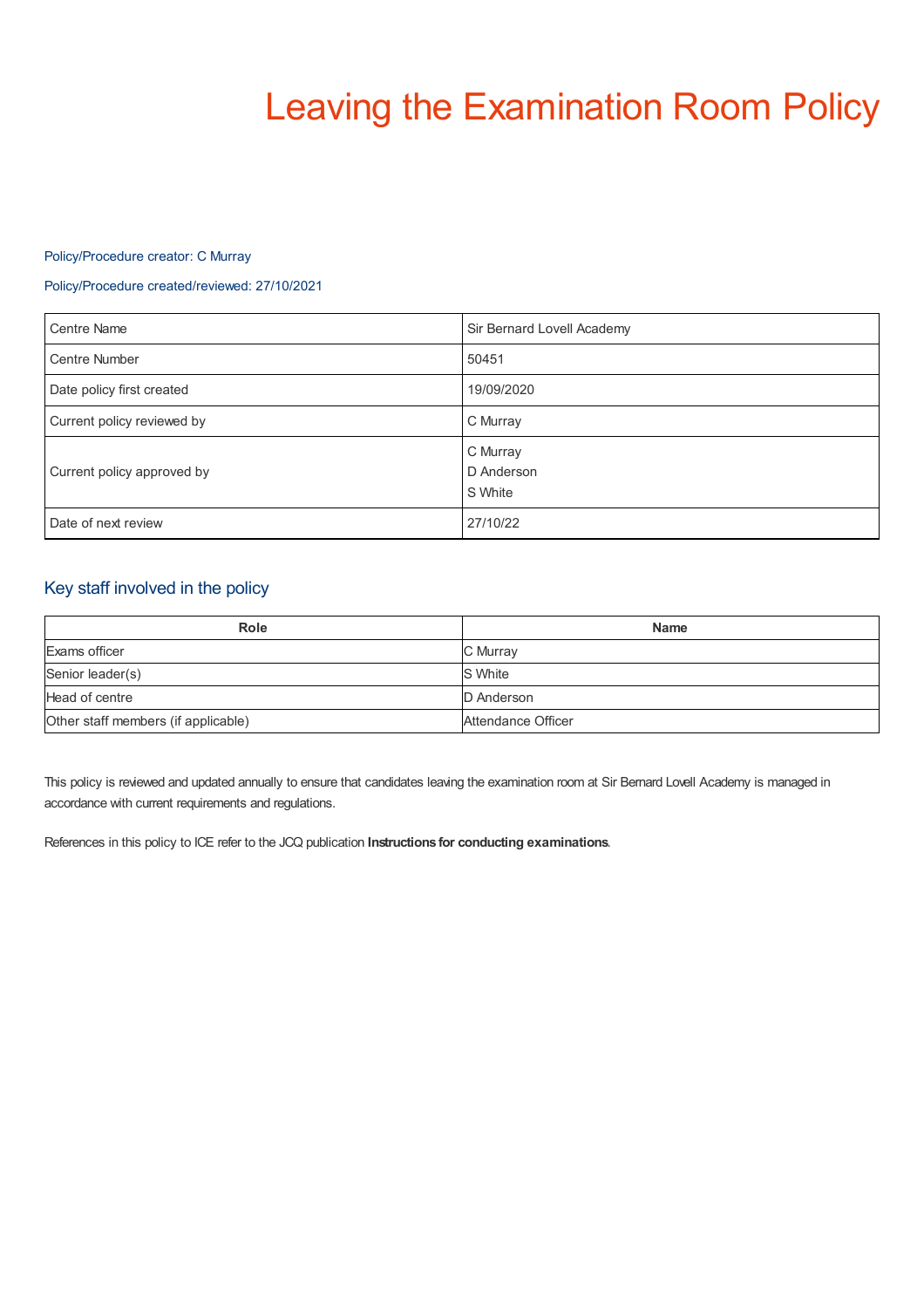# Purpose of the policy

The purpose of this policy is to confirm that candidates leaving the examination room at Sir Bernard Lovell Academy is managed in line with JCQ regulations.

This policy confirms:

- the correct procedures are followed in relation to candidates leaving the examination room
- Sir Bernard Lovell Academy reserves the right to exercise discretion whether to allow extra time to compensate candidates for their temporary absence from the examination room

## 1. Arrangements for leaving the examination room

- For examinations that last one hour or more, candidates must stay under centre supervision until 10.00am for a morning examination or 2.30pm for an afternoon examination, i.e. one hour after the awarding body's published starting time for that examination. (ICE 23.1)
- For examinations that last less than one hour, candidates must be supervised and question papers must be kept in secure storage until the published finishing time of the examination. (ICE 23.2)
- Candidates who are allowed to leave the examination room temporarily must be accompanied by a member of centre staff. This must not be the candidate's subject teacher or a subject expert for the examination in question. Those candidates may be allowed extra time at the discretion of the centre to compensate for their temporary absence. (ICE 23.3)
- Candidates who have finished the examination and have been allowed to leave the examination room early must hand in their script, question paper and any other material before they leave the examination room. Those candidates must not be allowed back into the room. (ICE 23.4)
- At the end of the examination, candidates must hand in their script, question paper and any other material before they leave the examination room. (ICE 23.5)

The following arrangements are applied at Sir Bernard Lovell Academy:

Candidates who are allowed to leave the examination room temporarily may be allowed extra time to compensate for their temporary absence. (ICE 23.3)

Rest Breaks Anxiety / medical condition

Additional arrangements:

Not applicable

# 2. Roles and responsibilities

## **The role of the examsoffice/officer**

Through training, ensure invigilators are aware how candidates who may be allowed to leave the examination room temporarily should be managed and recorded

Additional responsibilities:

Not applicable

## **The role of the invigilator**

Ensure a candidate who may be allowed to leave the examination room temporarily is accompanied by a member of centre staff who is not the candidate's subject teacher or a subject expert for the examination in question (ICE 23.3)